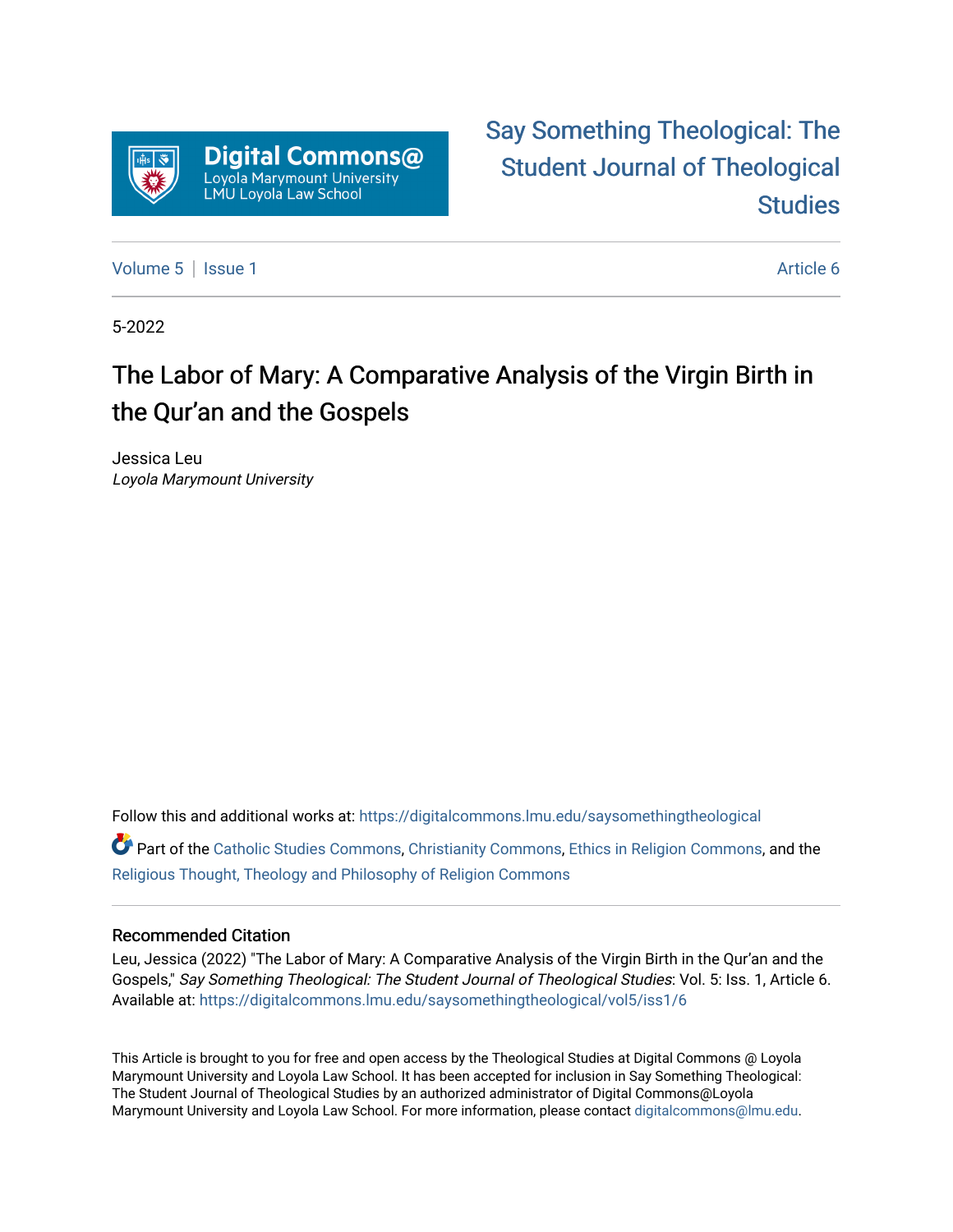

## **The Labor of Mary: A Comparative Analysis of the Virgin Birth in the Qur'an and the Gospels** By Jessica Leu

**Abstract**: Mary has been called a bridge between Christians and Muslims for centuries. Both religions revere her as the mother of Jesus (Isa) and for her status as a virgin when she conceived him, and both traditions have within them devotees who venerate Mary. But despite this shared adoration for the blessed mother, there are a variety of differences between their understanding of Mary's role in salvation and of her virginity. While the New Testament Gospels make some mention of Mary in their texts, the Qur'an dedicates an entire surah (chapter) to her story and mentions her with more frequency than the Bible. The Bible also describes very little of Mary's personal history, and what we do know about her within the Catholic tradition has been influenced by the apocryphal Gospel of James. While the Qur'an contains within it more context for Mary's life prior to conceiving Jesus than the Bible does, for this paper I felt it more important to analyze a literary moment that exists for Mary in *both* traditions. Therefore, in this paper, I will analyze the actual birth narrative of Jesus as well as the labor of Mary itself. How do these birth narratives compare, and how do both traditions interpret the importance of her virginity differently? Because I am comparing narratives between two different theological traditions, this is a paper dependent upon comparative theology. In addition, I will be analyzing both tradition's narratives through a feminist theological framework in order to see how our interpretation of these themes can be liberative for women in both Christianity and Islam. To highlight the differences in both narratives, in this paper I will argue that the Muslim account of Mary's labor contains within it themes of liberation that her Biblical labor does not.

**Keywords**: Mary, Islam, Christianity, Bible, Qur'an, Gender, Feminist Theology, Comparative Theology

*Say Something Theological: The Student Journal of Loyola Marymount University Theological Studies*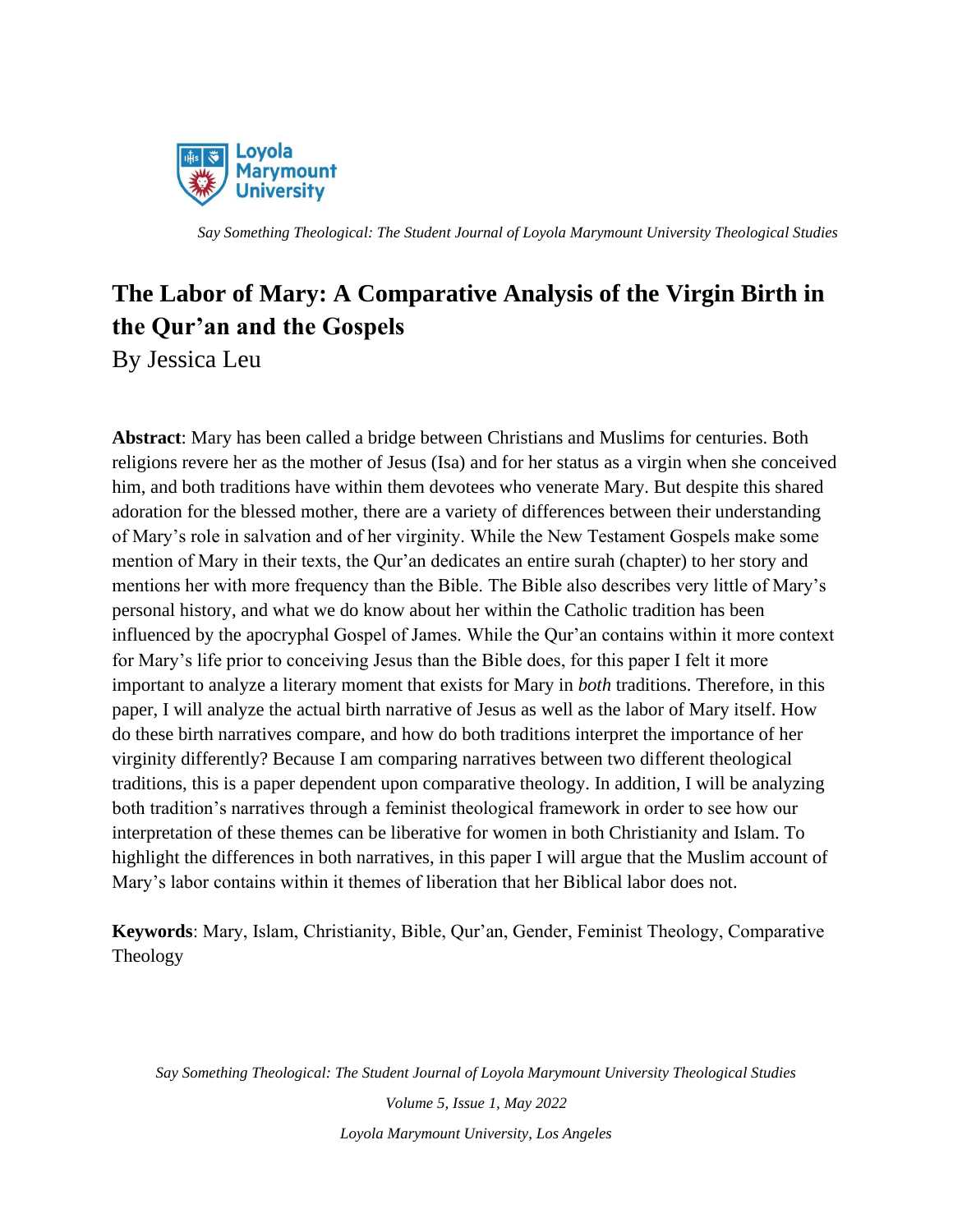

#### **I. Introduction**

Mary has been called a bridge between Christians and Muslims for centuries. Both religions revere her as the mother of Jesus (Isa) and for her status as a virgin when she conceived him, and both traditions have within them devotees who venerate Mary. But despite this shared adoration for the blessed mother, there are a variety of differences between their understanding of Mary's role in salvation and of her virginity. While the New Testament Gospels make some mention of Mary in their texts, the Qur'an dedicates an entire surah (chapter) to her story and mentions her with more frequency than the Bible. The Bible also describes very little of Mary's personal history, and what we do know about her within the Catholic tradition has been influenced by the apocryphal Gospel of James.

While the Qur'an contains within it more context for Mary's life prior to conceiving Jesus than the Bible does, for this paper I felt it more important to analyze a literary moment that exists for Mary in *both* traditions. Therefore, in this paper, I will analyze the actual birth narrative of Jesus as well as the labor of Mary itself. How do these birth narratives compare, and how do both traditions interpret the importance of her virginity differently? Because I am comparing narratives between two different theological traditions, this is a paper dependent upon comparative theology. In addition, I will be analyzing both tradition's narratives through a feminist theological framework in order to see how our interpretation of these themes can be liberative for women in both Christianity and Islam. To highlight the differences in both narratives, in this paper I will argue that the Muslim account of Mary's labor contains within it themes of liberation that her Biblical labor does not.

#### **II. Birth Narrative of the Qur'an**

We know quite a bit more about Mary's history in the Islamic tradition than we do in the Catholic one. According to the Qur'an, Mary's upbringing was dedicated to God from the

*Say Something Theological: The Student Journal of Loyola Marymount University Theological Studies*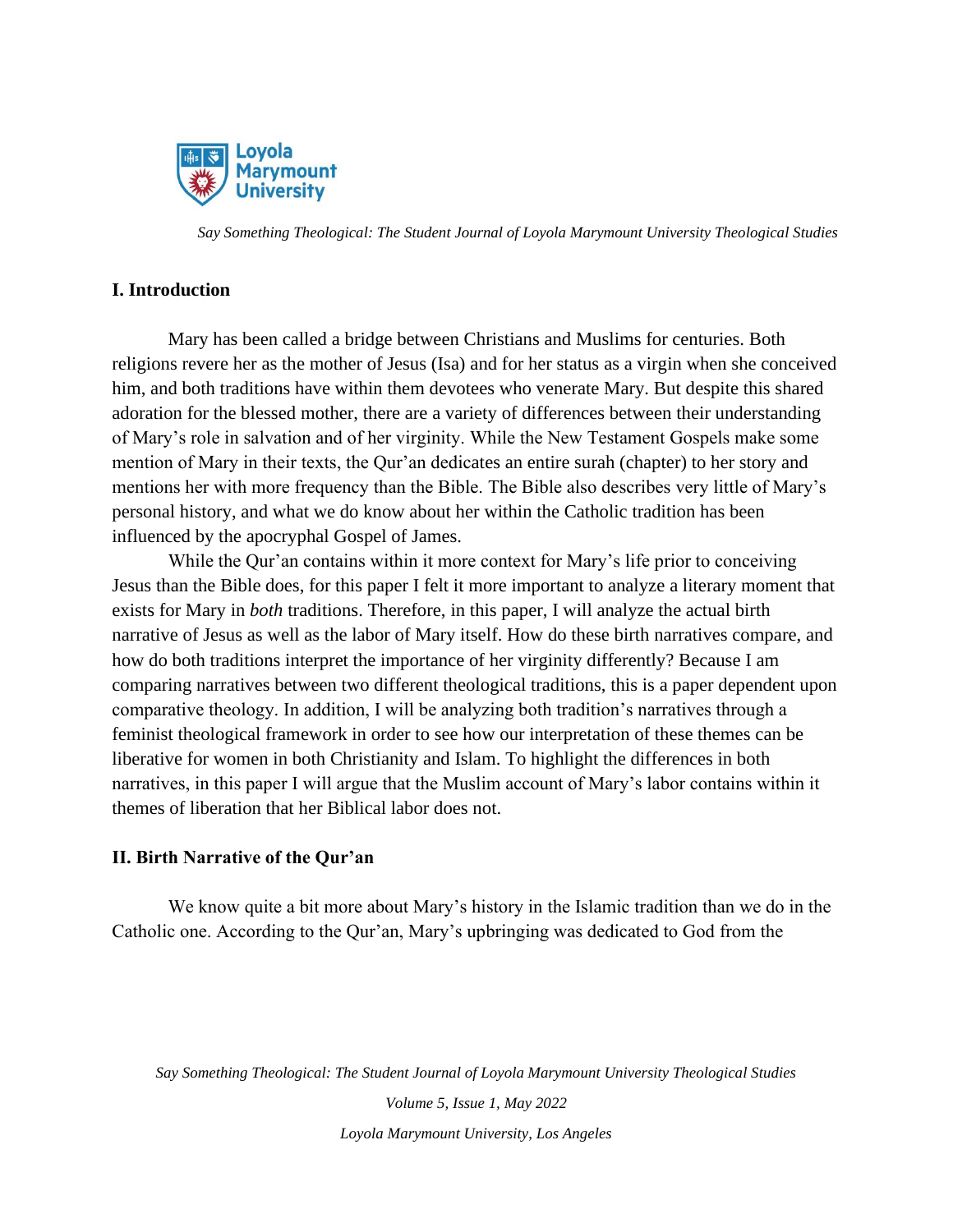

moment of her conception.<sup>1</sup> She lived secluded within the temple, unbothered by men save for her uncle, the Prophet Zachariah. This is also an idea that could have also been influenced by the apocryphal Gospel of James,<sup>2</sup> which contains a number of similarities to the Islamic canon. It is said that Zachariah frequently found Mary in possession of summer fruits in the winter and winter fruits in the summer, and when asked their origin she would insist upon God's willingness to provide as he wills.<sup>3</sup> The Our'an also contains within it an account of the Annunciation, in which the angel Gabriel announces Mary's coming pregnancy. Despite these minor similarities to the Christian tradition, it is within Mary's pregnancy and labor that there are the largest differences. Below is the passage of Surah Al-Maryam that contains within it Jesus' birth narrative:

> So she conceived him and withdrew with him to a remote place. And the pains of childbirth drove her to the trunk of a palm tree. She said, "Oh, I wish I had died before this and was in oblivion, forgotten." So a voice reassured her from below her, "Do not grieve! Your Lord has provided a stream at your feet. And shake the trunk of this palm tree towards you, it will drop fresh, ripe dates upon you. So eat and drink, and put your heart at ease. And if you see from among humanity anyone, say, 'Indeed, I have vowed silence to the Most Merciful, so I will not speak today to [any] man. Then she returned to her people, carrying him. They said 'in shock', "O Mary! You have certainly done a horrible thing! O sister of Aaron! Your father was not an indecent man, nor was your mother unchaste." So she pointed to the baby. They exclaimed, "How can we talk to someone who is an infant in the cradle?" 'Jesus' declared, "I am truly a servant of Allah. He has given me to the [Gospel] and made me a

*Say Something Theological: The Student Journal of Loyola Marymount University Theological Studies*

*Volume 5, Issue 1, May 2022*

<sup>&</sup>lt;sup>1</sup> Kathleen Mroz, "Mary the Bridge Builder: Rethinking Patriarchal Portrayals of Mary in Islam and Christianity," *Journal of South Asian and Middle Eastern Studies* 42, no. 3 (2019): 6, <https://www.jstor.org/stable/10.33428/jsoutasiamiddeas.42.3.0001.>

<sup>2</sup> This text is also often referred to as the *Protoevangelium of James*, the *Gospel of James*, or the *Infancy Gospel of James.*

<sup>3</sup> Mroz, "Mary the Bridge Builder," 6.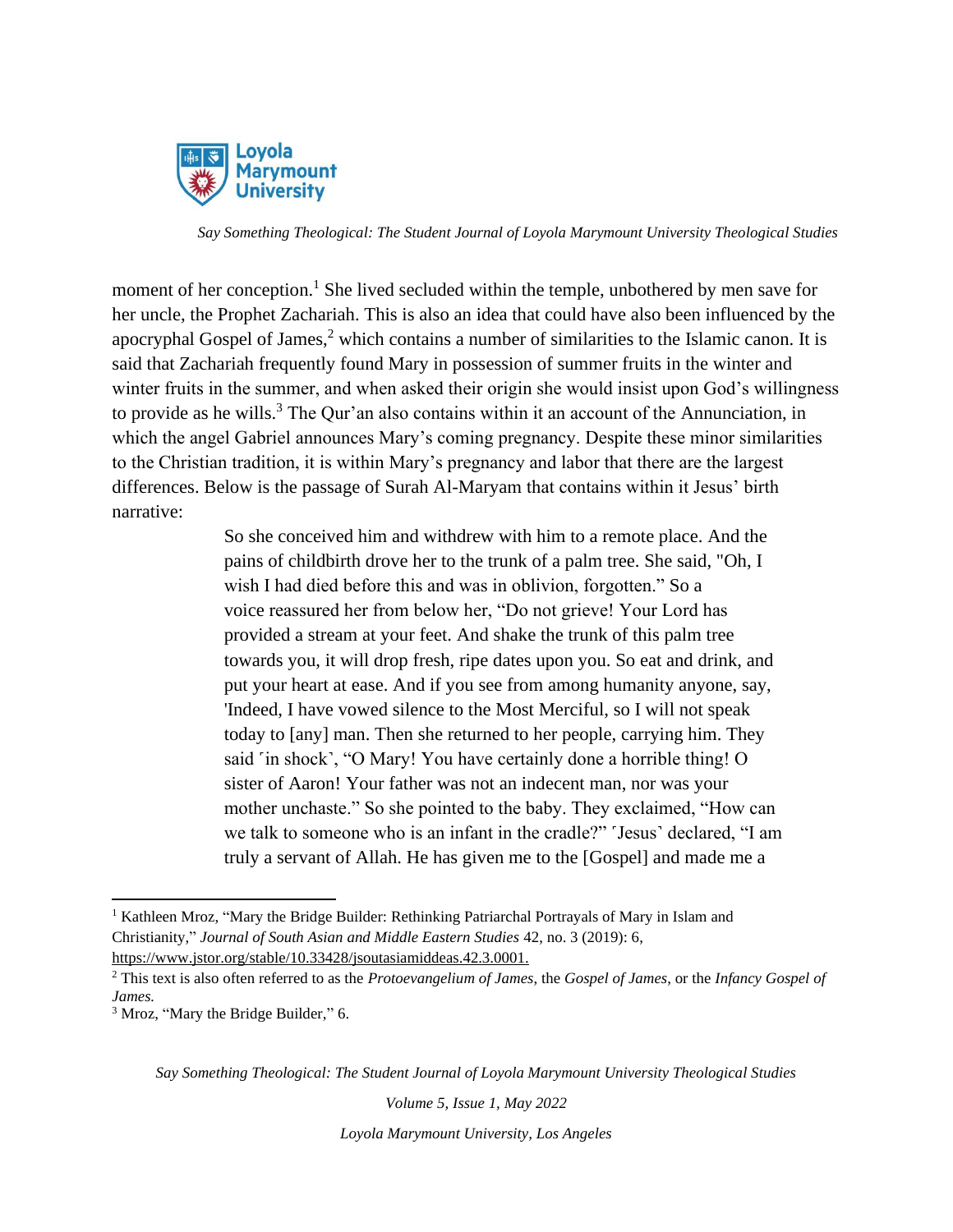

prophet. He has made me a blessing wherever I go and bid me to establish prayer and give alms-tax as long as I live, and made me dutiful to my mother. He has not made me arrogant or defiant. And peace be upon me the day I was born, the day I die, and the day I shall be raised alive! $4$ 

For the sake of clarity, this analysis will be divided by action: (1) Mary's withdrawal, (2) Mary's labor, (3) God's intervention, (4) Mary's return to her congregation, and finally (5) Jesus' first miracle of speaking from the cradle.

## IIA. Feminist Reading of Surah Al-Maryam 19:22-33

First  $(1)$ , Mary withdraws to the wilderness described only as a "remote place".<sup>5</sup> It is not explained where she goes, or for how long she stays there. The duration of the pregnancy is also debated, just as it is in Christianity. Islamic scholars are unsure if Mary's pregnancy lasted the full nine months of a human pregnancy, or if it miraculously lasted only a few hours. Because she experiences a normal labor in which pain afflicts her, I am operating under the assumption that her pregnancy lasted a full nine months. Because of this, one can also assume that she spent the entirety of those nine months alone and in seclusion. Kushel argues that by retreating physically, Mary also retreated "into her body. In narrative terms, both aspects denote a deliberate disembodiment of the world described here, which becomes almost transparent through its lack of real-life detail."<sup>6</sup>

In my opinion, this also seems to mimic the early Islamic ascetics who practiced worldly renunciation just as the Christian monastics did. Because Jesus is considered the ascetic prophet of the Muslims, it seems only natural that his mother also practiced these ascetic renunciations.

*Say Something Theological: The Student Journal of Loyola Marymount University Theological Studies*

*Volume 5, Issue 1, May 2022*

<sup>4</sup> Qur'an, Surat Al-Maryam 19:22-33.

<sup>&</sup>lt;sup>5</sup> It is worthy of note that this is Mary's second withdrawal from society. The first occurs in 19:16, in which she withdraws from her family to an unknown location in the "East." It is only then that Gabriel appears to her for the Annunciation. She withdraws a second time for the duration of her pregnancy.

<sup>6</sup> Karl-Josef Kuschel, *Christmas and the Qur'an* (London: Gingko, 2017), 74, doi:10.2307/j.ctv5vddnz.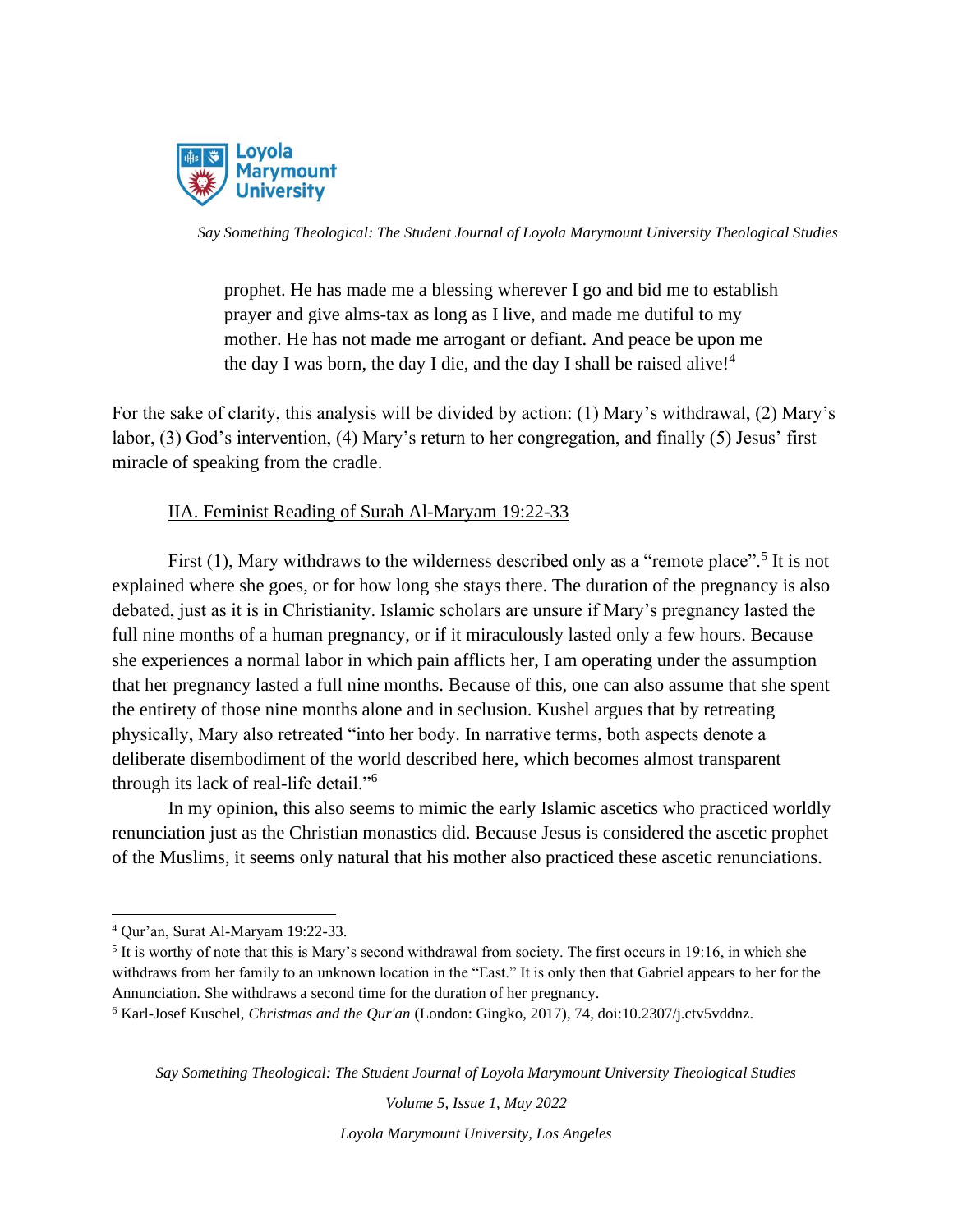

From a literal perspective, it is not difficult to imagine the hardships experienced by an unwed, expectant mother alone in the wilderness. Whether she withdrew from society because of fear of being ostracized or to purposefully meditate on the spiritual role she was fulfilling is unclear.

Secondly (2), we can see that Mary's labor in the Qur'an is that of a normal human woman. She finds herself in pain with contractions, alone, and even expresses a desire to have died rather than experienced "this." Is it the labor itself that she is referring to, or even the entire task of conceiving miraculously as a virgin? It is unclear what exactly she means by these words, but it *is* clear that she who is in the Muslim tradition is called "Siddiqah" or "She who believes in complete sincerity," experiences a moment of doubt. This moment of fear and uncertainty humanizes her in a profound way. Like every other mother who experiences the pains of childbirth, Mary briefly finds herself afraid and disheartened by her labor.

Thirdly (3), God<sup>7</sup> in "a voice from below" speaks to her in this moment of doubt.<sup>8</sup> Although she is without human company during her labor (un uncommon experience as most Jewish women in first-century Palestine were attended to by midwives during childbirth), Mary is not alone. In fact, it is God who is present with her as though God is her midwife. Mary is reminded of her constant companion who provided for her summer fruits in winter, and this companion tells her not to fear. God insists she eat and drink her fill from more miraculously provided provisions and knowing the persecution she will experience because of the birth, orders her to take a vow of silence for her own protection. By providing her with sustenance and protecting her through her vow, in this moment God asks Mary to trust in him. The cultural influence of this narrative can be seen within Muslim birth practices, where pregnant women are often fed three dates during or after their labor, mimicking and remembering Mary's own experience with Jesus.<sup>9</sup>

*Say Something Theological: The Student Journal of Loyola Marymount University Theological Studies*

*Volume 5, Issue 1, May 2022*

 $<sup>7</sup>$  In some traditions, Jesus is said to be the one who is speaking, although this interpretation is less common than the</sup> interpretation that God is.

<sup>8</sup> Some Muslim scholars interpret this voice as Jesus speaking to his Mother, but the larger consensus seems to understand the voice as God.

<sup>9</sup> Jusuf Salih, "Mary as a Paradigm of Muslim Piety," *Journal of Ecumenical Studies* 52, no. 4 (2017): 452, doi:10.1353/ecu.2017.0044.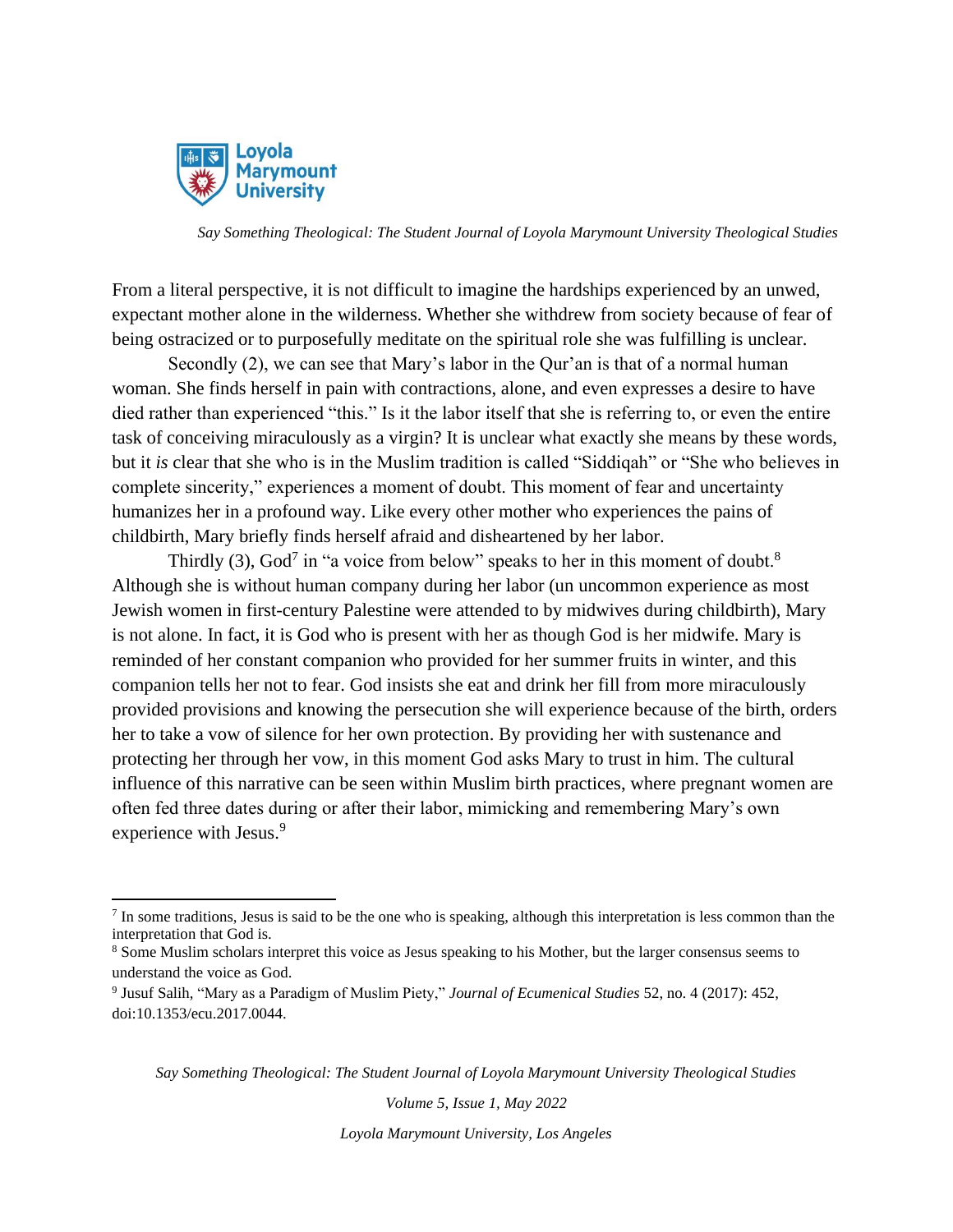

Fourthly (4), Mary returns to her congregation from this nine-month period of seclusion to a stunned community. They are shocked to see her unwed with an infant, and they remind her she is the child of an honorable man and a chaste mother. They imply that her arrival with her son is a huge source of shame not only for her but for the entire community. Mroz states that both the Bible and the Qur'an were "revealed in a context where a woman found pregnant out of wedlock was in great danger, a woman's life was worth less than that of man, and women were often only known in relation to their fathers or husbands."<sup>10</sup> Her arrival with an infant and no husband places her into a perilous social situation. But obeying God's command of her, she does not defend herself, but rather points to her infant son. The congregation mocks her further, pointing out the ridiculousness of relying on a newborn for aid. Although she had no way of knowing what would happen, it is here that she entrusts herself completely with God's plan.

Finally (5), Jesus speaks as an infant to the congregation in his first miracle. Addressing the audience, he establishes his role as a Prophet who brings the Injil (Gospels) to the Muslims, but also explicitly states his loyalty and duty towards his Mother. By mentioning his lineage deriving only from his Mother (rather than a father, as was the custom) he not only defends his mother's chastity, but 'converts' the entire congregation of disbelievers into believers. Kushel notes that "it has been correctly observed in this regard that in Jesus' first appearance in the Qur'an he does not figure independently, but as a secondary character in a story about his mother, and he subsequently remains closely tied to her."<sup>11</sup> This tie is highlighted in each address of Jesus in the Qur'an, who is always identified alongside his mother as "the son of Maryam".

The narrative of Jesus' birth is filled with symbolic reciprocity between Mary's inner state and her outward environment. When Mary begs to be forgotten, she is "answered by God's kindness. [Her] desire to die contrasts with the free-flowing spring water. Her bitter pains while giving birth contrast with the marvelous refreshment provided by sweet dates. The two times the newborn baby speaks respond to the adult Mary's vow of silence."<sup>12</sup> It is clear by these dynamics that Mary is the central focus of this narrative. Not only is it her perspective we follow, but it is

*Say Something Theological: The Student Journal of Loyola Marymount University Theological Studies*

*Volume 5, Issue 1, May 2022*

<sup>&</sup>lt;sup>10</sup> Mroz, "Mary the Bridge Builder," 9.

<sup>11</sup> Kuschel, *Christmas and the Qur'an*, 70.

<sup>12</sup> Kuschel, *Christmas and the Qur'an*, 81.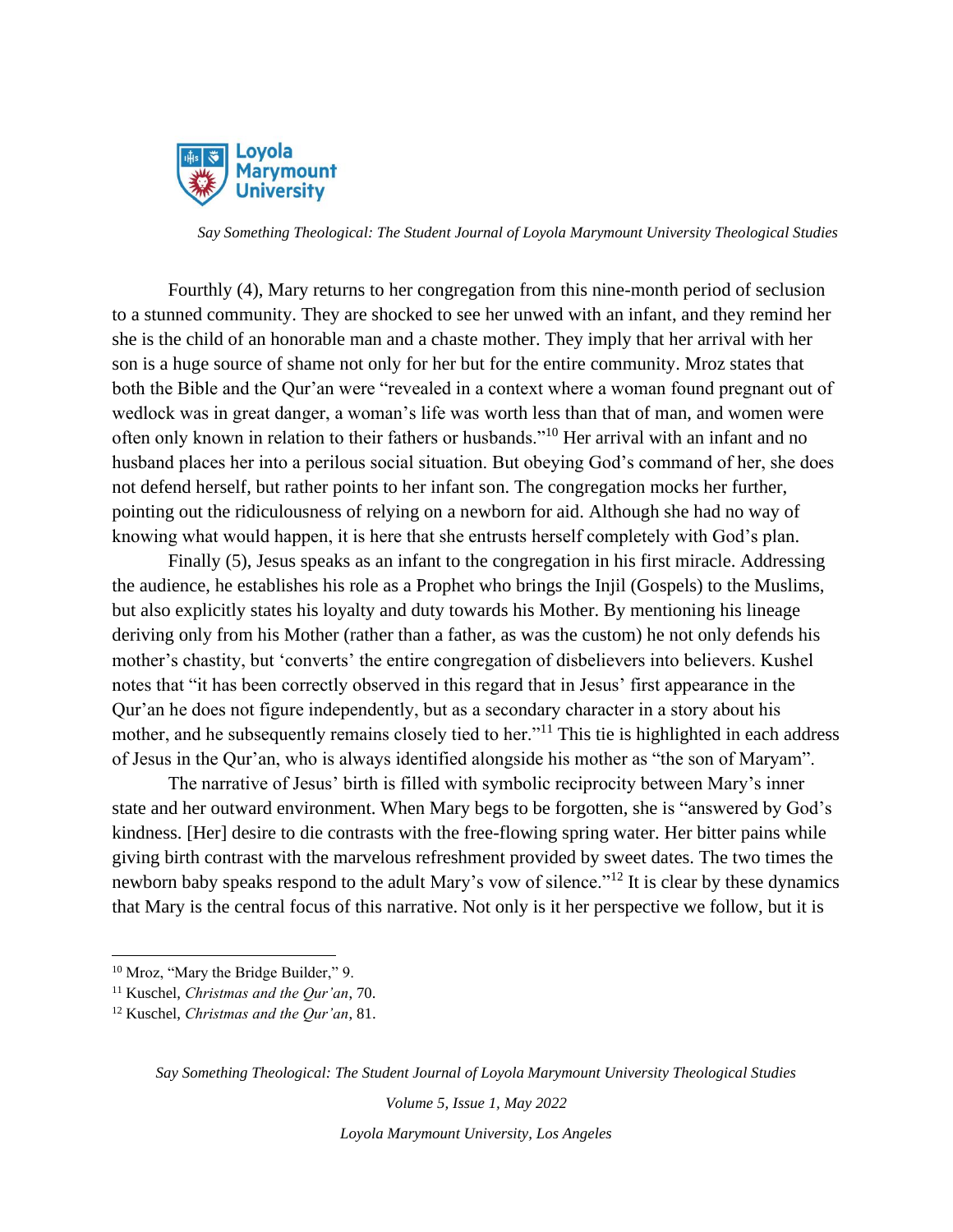

also her independence that dictates the narrative of Christ. It is she who acts and the rest who respond, even highlighted through God responding to her labor pains. Jesus is not a central character in this birth narrative, although he is one of the most highly revered Prophets in Islam. His continued identification as 'Isa, son of Maryam' indicates that "the Qur'an defines Jesus in terms of Mary's elevated status, not the other way around."<sup>13</sup> This passage in the Qur'an is the defining narrative from which we receive context to interpret Jesus' prophethood in Islam.

Through the virgin conception *and* the impossible circumstances of Jesus' birth, the seemingly impossible happens. Not only does Mary conceive without a human partner, but she also endures her pregnancy and birth ceremony alone. Even without a husband, she was not shunned by her community, solely because of a miracle that occurred on her behalf. From this narrative we can infer that Mary is not only a strong and independent woman, but one deeply trusting of God's plan and a figure of immense respect and authority. She is not above experiencing pain or fear, but she is made that much stronger as she endures them in devotion to God. She points to Christ when ridiculed by her community as though commanding him, and he speaks only to defend her and insist on his loyalty to her. In the Muslim tradition Mary's elevated status is not based upon her son's importance. Rather, her son's importance is contingent upon the status of his mother. The Islamic narrative understands Mary as a significant and holy figure, with profound power in her own right. Now, how does this compare to the Gospels?

#### **III. Birth Narrative of the Gospels**

Only two out of the four Gospels contain an infancy narrative for Jesus: Matthew and Luke. Both say very little about Mary's history as an individual. Matthew identifies her only as the wife of Joseph, and Luke identifies her as the cousin of Elizabeth, the wife of Zachariah. As far as the birth narrative, there are some shared themes and some differences between them.

In the Gospel of Matthew, Jesus is born in Bethlehem, receives a visit from three wise men, and is then persecuted by Herod until the Holy Family is forced to flee to Egypt (Matthew

*Say Something Theological: The Student Journal of Loyola Marymount University Theological Studies*

<sup>13</sup> Kuschel, *Christmas and the Qur'an*, 31.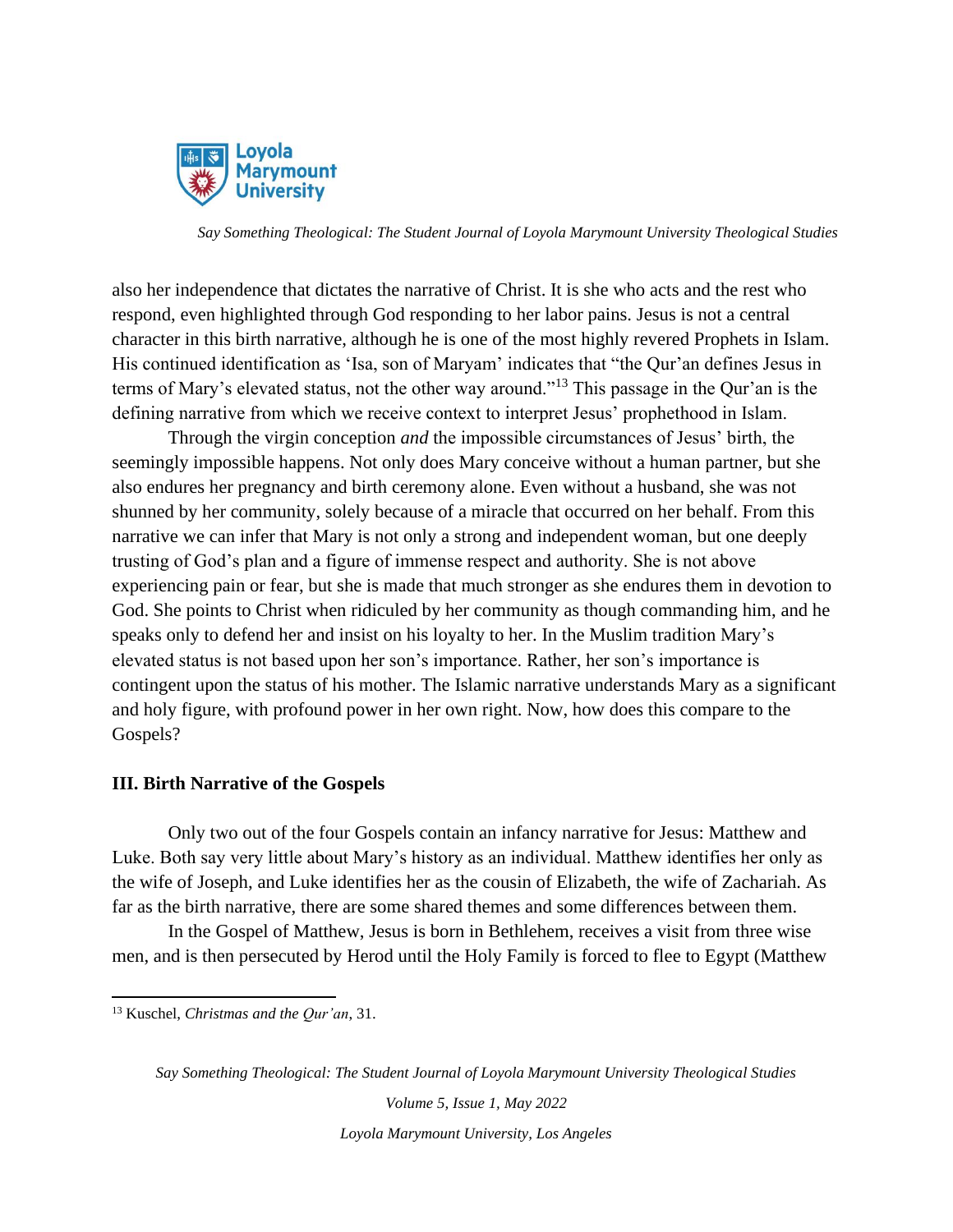

1:18-25 and 2:1-18). In Luke, Joseph takes Mary to Bethlehem to participate in the Roman census. Jesus is born in a manger rather than in an inn because of the overwhelming number of people in the city. Instead of three wise men, a group of shepherds come to see him (Luke 2:1- 20).

Because I am specifically focusing on Mary's labor, I will only provide the passages in both texts that refer to the birth itself. Below, Matthew and Luke respectively read:

> When Joseph awoke from sleep, he did as the angel of the Lord commanded him; he took her as his wife, but had no marital relations with her until she had borne a son; [j] and he named him Jesus. (Matthew 1:24- 25 NRSV)

> While they were there, the time came for her to deliver her child. And she gave birth to her firstborn son and wrapped him in bands of cloth, and laid him in a manger, because there was no place for them in the inn. (Luke 2:1-7 NRSV)

There is no mistake, in both Matthew and Luke, Mary's labor is nonexistent. In fact, she is not even considered a central character in the same light as the men such as Joseph, the three kings, the shepherds, or even Herod. In Matthew the labor is only referred to in passing, and through Joseph's perspective as a central (male) character. The Gospel of Luke fairs only a tad better, saying that Mary gave birth to Jesus and participated in the birth practice of swaddling him afterwards. Rather than having women around her, it is inferred that Mary gives birth in both narratives surrounded entirely by men: her husband, three male wise men or an unnamed number of male shepherds, and her son.<sup>14</sup>

*Say Something Theological: The Student Journal of Loyola Marymount University Theological Studies*

<sup>&</sup>lt;sup>14</sup> I do note that the apocryphal Gospel of James contains within it two midwives who confirm Mary's virginity, but because I am looking directly at the text of the Bible and the Qur'an, I will not include them within scriptural analysis. See apocryphal Gospel of James for further information.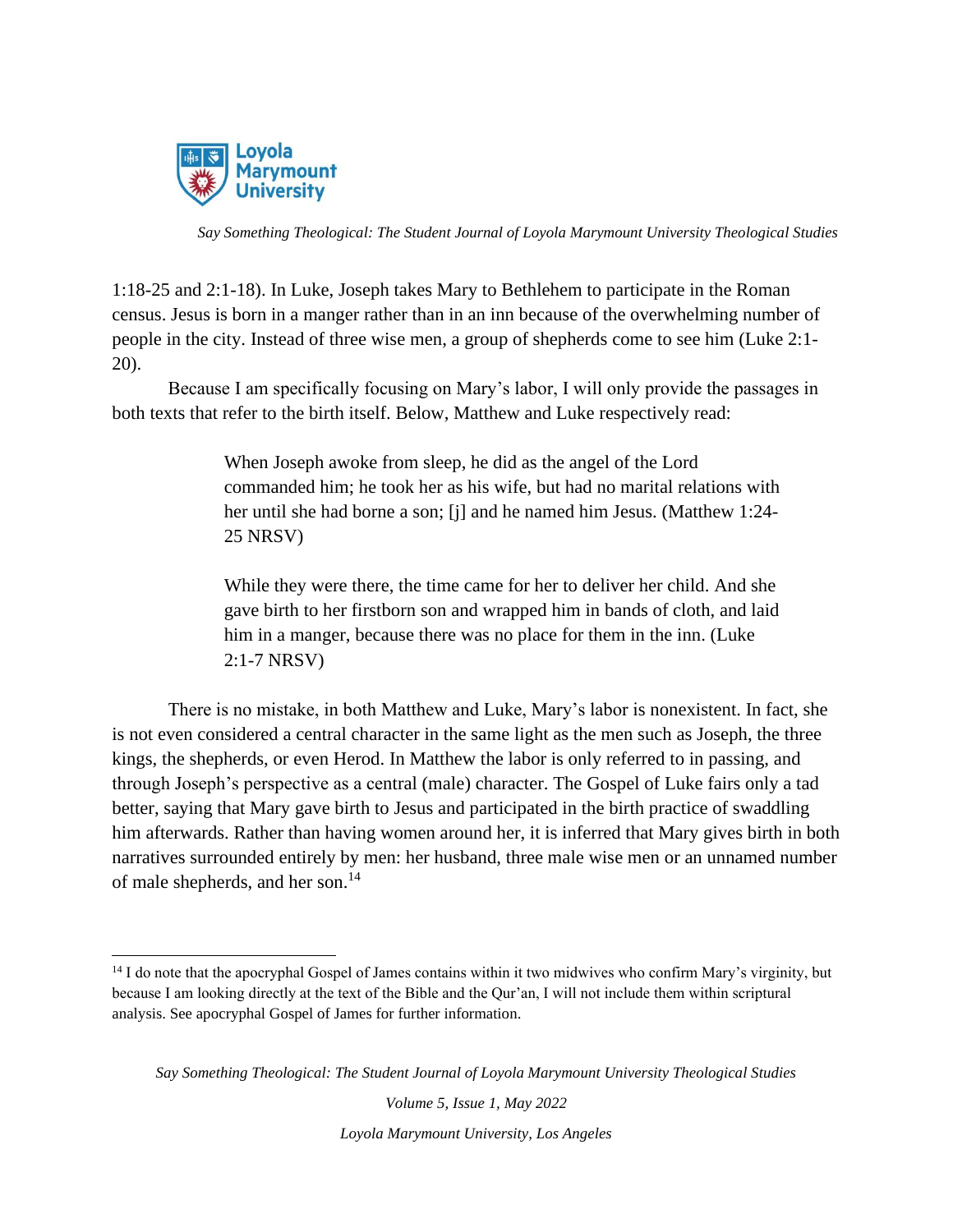

The Gospels do not address the labor of Mary, though they do address the overall narrative of Jesus' importance and his infancy. Mary is merely a side character in comparison to Jesus, who is persecuted from the moment he is born. Because the Gospels are so stark describing Jesus' actual birth as well as Mary's labor, it is difficult to compare it to Surah Al-Maryam, which contains both. To truly make a fair comparison, we must look at Catholic tradition to discern how the virgin birth is understood by Catholic doctrine even beyond the textual narrative.

## IIIA. Catholic Interpretation of the Virgin Birth

The nature of the virgin birth has been highly debated for centuries within the Catholic Church. Countless theologians have attempted to understand and describe the labor of Mary, piecing together what they can through scriptural interpretation and analysis. According to Genesis 3:16, pain during childbirth is seen as a punishment by God for the Fall of Adam and Eve, and from then onward all women experience this pain.<sup>15</sup> Catholic tradition understands Mary as untouched by original sin, and therefore not subject to the punishment of her foremother, Eve. Without the stain of original sin, tradition explains, Mary could not have experienced the labor of the average human woman. Some theologians even go as far as to wonder if Jesus simply miraculously appeared, doing away with the physical birth altogether. In addition to insisting on a painless labor, Ambros (337-397 CE) argued that Mary's hymen was left intact and only "passed through" by Christ at his birth.<sup>16</sup> Irenaeus (130-202 CE) and Clement of Alexandria (150-215 CE) also believed there was no rupture of Mary's hymen and no physical pain during her labor.<sup>17</sup> In other words, Robert argues, "there was no bloody, painful birth…. the miraculous conception wasn't enough; they needed a miraculous delivery too."<sup>18</sup>

*Volume 5, Issue 1, May 2022*

<sup>15</sup> "I will increase your pangs in childbearing; in pain shall you bring forth children." (Genesis 3:16 NRSV)

<sup>16</sup> Kyle Roberts, *A Complicated Pregnancy: Whether Mary Was a Virgin and Why It Matters* (Minneapolis: 1517 Media, 2017), 7, doi:10.2307/j.ctt1tm7gp2.

<sup>17</sup> Roberts, *A Complicated Pregnancy*, 7.

<sup>18</sup> Roberts, *A Complicated Pregnancy*, 4.

*Say Something Theological: The Student Journal of Loyola Marymount University Theological Studies*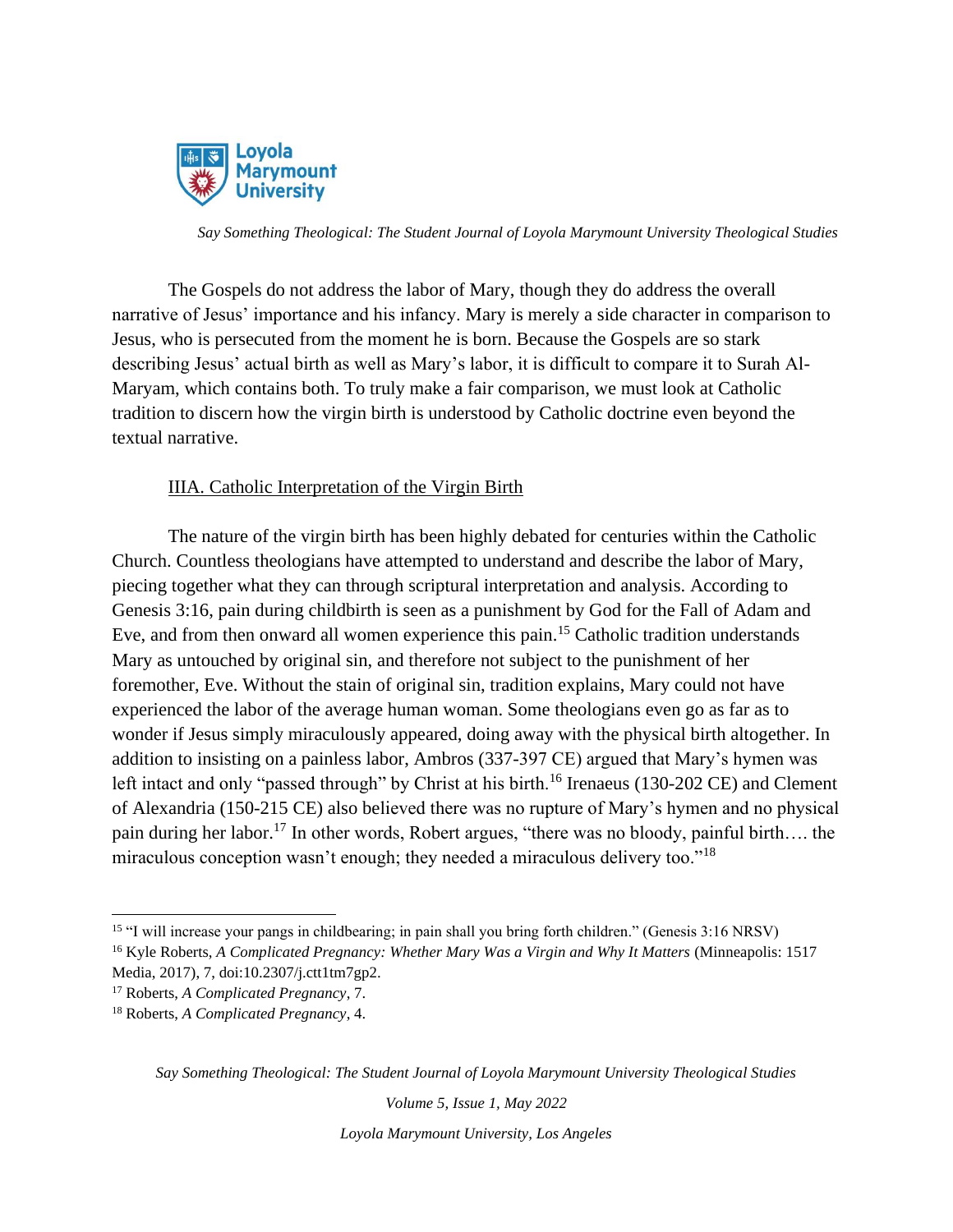

Roberts also notes that the idea of Mary's *perpetual* virginity (believing she was a virgin for the entirety of her life) is an idea often inferred from the Gospel of James, an unfortunate influence "because it allowed docetic tendencies to creep in to the way theologians read the two Gospel accounts of Jesus' birth."<sup>19</sup> Her perpetual state of purity and lack of sin coupled with Jesus' divinity continues to push us towards a divine understanding of the two. By insisting on a bloodless and painless delivery, one could argue that Jesus' entire incarnation has been undermined at heavy theological cost. This has already been pointed out by theologians opposed to a "sterilized" labor account, such as Tertullian (160-220 CE), who viewed the opening of Mary's womb through birthing Jesus as a fulfillment of Exodus  $13:2.^{20}$  If the incarnation is meant to birth a fully human divinity, naturally, a standard labor would be necessary.

Ultimately, "the Catholic tradition across the world continues to pigeonhole women as valuable for their bodies, for their sexuality (especially for their virginal status), for their "innate" capabilities of motherhood, and for their submissiveness or obedience. Despite this adulation, Christianity too often holds Mary captive in the grips of patriarchy."<sup>21</sup> By using Mary as a role model for women but simultaneously defining her by her purity (down to the way she labored), the Church continues to pair childbirth with the unholiness associated with blood and the defilement associated with the sin of sex. Although the Gospel narratives are stark in their descriptions of Mary and her labor, we can see an overwhelming amount of discourse surrounding the event. Ultimately, Catholic tradition supports Mary's perpetual virginity, her painless and bloodless labor, and her status as a supporting character in Christ's overall origin story.

#### **IV. Comparison of the Birth Narratives and Mary's Virginity**

*Volume 5, Issue 1, May 2022*

<sup>19</sup> Roberts, *A Complicated Pregnancy,* 12.

<sup>&</sup>lt;sup>20</sup> "Consecrate to me all the firstborn; whatever is the first to open the womb among the Israelites, of human beings and animals, is mine." (Exodus 13:2)

<sup>21</sup> Roberts, *A Complicated Pregnancy,* 87.

*Say Something Theological: The Student Journal of Loyola Marymount University Theological Studies*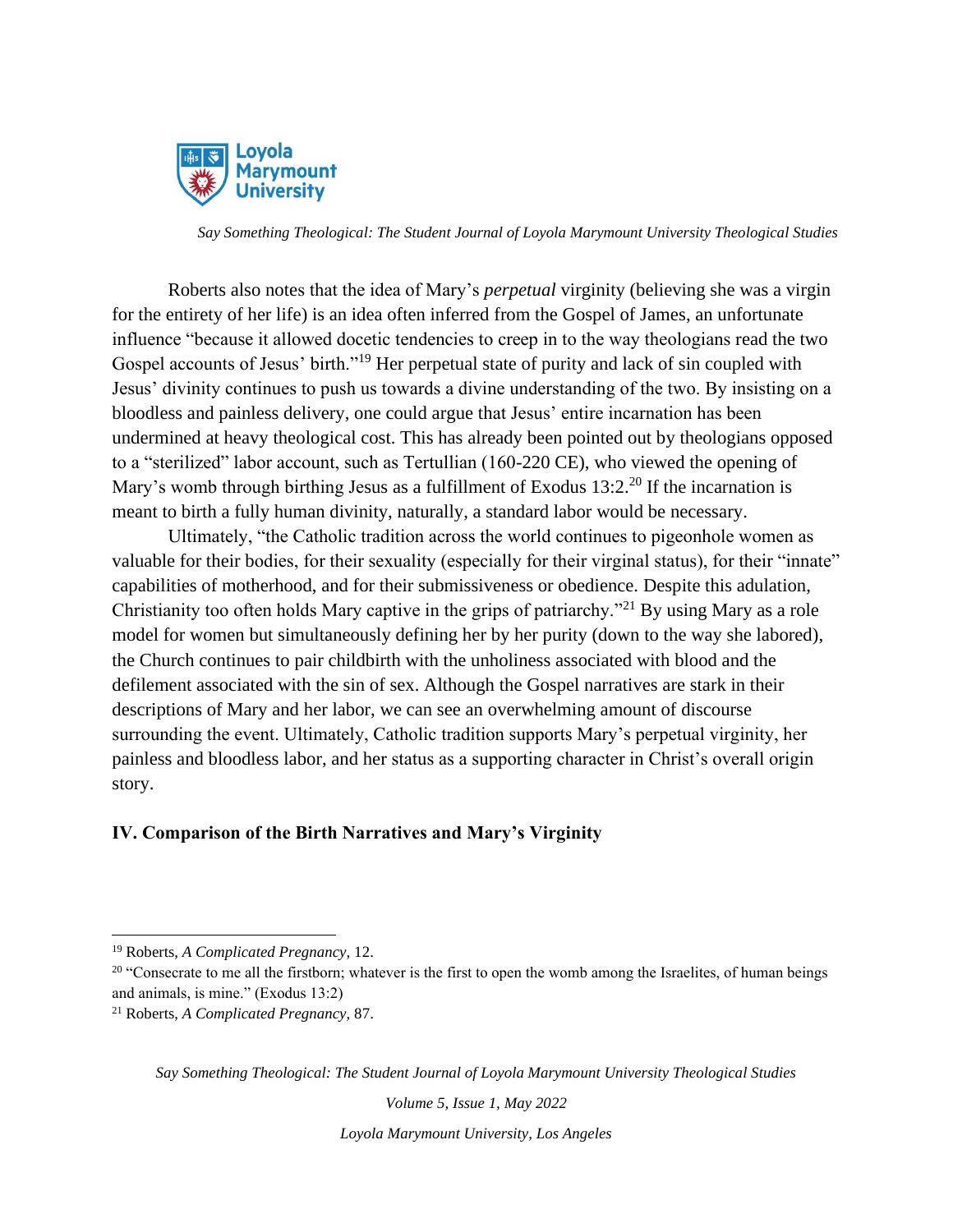

Looking at both traditions, there is clearly more information shared in the Islamic tradition surrounding the labor on a textual level. Several differences have also been highlighted, such as Joseph's lack of importance in the Qur'an. The largest of these, I would argue, is that of Mary's autonomy in Surah Al-Maryam. Mroz explains, "More so than the New Testament, the Quran establishes Mary's own individuality and personhood. It has been argued that from the Muslim perspective, even if Mary had not been Jesus's mother, she still would have been a prominent figure and a great example for believers,"<sup>22</sup> and she continues to be venerated by a small Muslim minority as a prophet in her own right. In Surah Al-Maryam Mary is the central character and focal point of the narrative. It is she who withdraws to a remote place in preparation for Jesus' birth, she who vows to speak to no men, she who gives birth alone, and she who is ridiculed by her community for having a child without a husband.

Joseph's nonexistence in the Qur'anic account emphasizes the severe breach of custom this pregnancy truly was in Mary's patriarchal society. A difference even more profound, I feel, is her moment of fear and plight during the experience of her labor. Although Mary is recognized for her absolute devotion to God, this devotion did not stop the genuine peril she experienced during her labor. This moment humanizes her and gives us a deeper understanding of her personhood that the Gospels do not provide. The Gospels give us no information surrounding Mary's thoughts or feelings during or after the birth and tell us very little about her relationship with her son.

In addition to these, Islam does not believe in Mary's perpetual virginity, as celibacy is not considered an ideal path for Muslims. The Prophet Muhammad encouraged the Muslim community to live "in the world," to marry and begin families. Many Islamic scholars therefore infer that Mary would have eventually married, and her virginity from then on is unimportant. Although Catholics insist on Mary's perpetual purity, Matthew 1:24-25 implies Joseph had marital relations with Mary after Jesus' birth, and the texts also mention Jesus' siblings.<sup>23</sup> Varying schools of thought in Islam may hold that her virginity is perpetual, but the tradition generally does not place significant importance on her virginity after Jesus' birth. Mary's

*Say Something Theological: The Student Journal of Loyola Marymount University Theological Studies*

<sup>22</sup> Mroz, "Mary the Bridge Builder," 7.

<sup>23</sup> Matthew 13:55–56; Mark 6:3.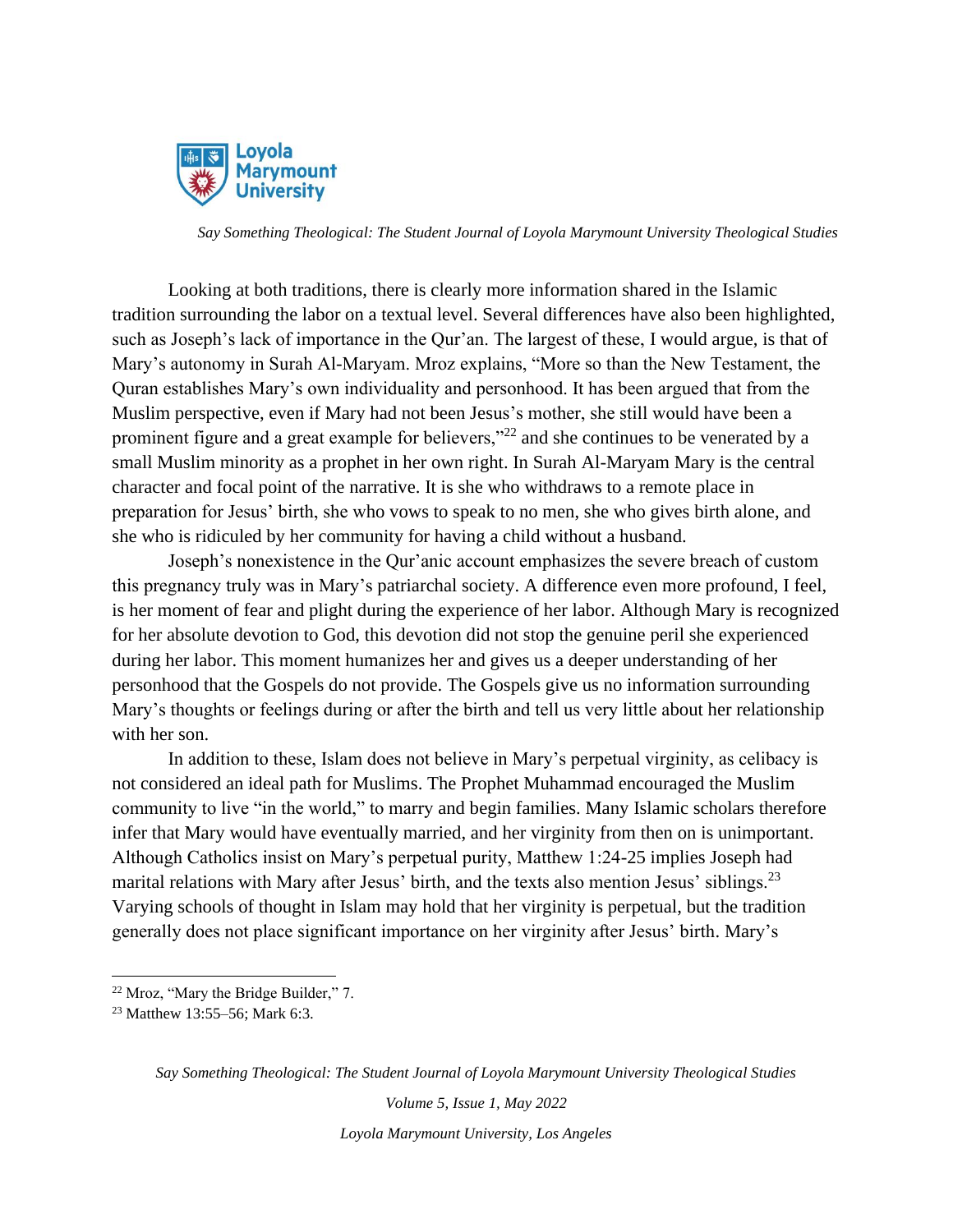

virginity in the Qur'an is a narrative device to highlight God's power. Mroz explains that Mary's virginity in the Islamic tradition is paralleled with the Prophet's illiteracy, "demonstrating the incredible power and love of God, making possible what is ordinarily impossible (a virgin conceiving a child and an illiterate man reading), not necessarily [implying] that virginity and illiteracy are the most valued life paths."<sup>24</sup> Original sin is also non-existent in Islam, therefore Mary's experience of pain during labor is not viewed as a punishment tied to sexual sin, but rather a completely normal (and human) experience.

### **V. Surah Al-Maryam as Feminist Theology**

Because Catholic tradition insists on Mary's virginity before, during, and after Jesus' labor (implying her labor was bloodless and painless) it can be inferred "that the blood, pain, and bodily changes associated with childbirth are a source of shame, that a woman's body is dirty or unholy simply because it is biologically female.<sup>"25</sup> This continues to be used as justification against women's ordination in the Catholic Church, citing ancient purity laws that vilify women's menstruation. In a Christian birth narrative sans the "humanity" (blood, bodily fluids, and so on) it would not be a stretch to think of Mary's physical form as unchanging as well. She remains youthful, virginal, and untouchable. No stretch marks, no weight gain, and certainly no post-partum depression. The Muslim narrative in contrast "provides resources for not only viewing Mary's body as more similar to that of other women, but also for finding beauty in the birth pangs and bodily changes that pregnant and post-partum women experience."<sup>26</sup>

In addition to her physical humanity reflected by a painful labor, Mary's moment of uncertainty provides an opportunity for God to intervene as a steadfast guide and protector, providing her not only with physical sustenance but spiritual sustenance as well. This at its core is a liberating message and understanding of Jesus' birth. The average woman is far more likely to find solidarity with the Mary of Surah Al-Maryam rather than the Mary of the Bible. In the

*Say Something Theological: The Student Journal of Loyola Marymount University Theological Studies*

*Volume 5, Issue 1, May 2022*

<sup>&</sup>lt;sup>24</sup> Mroz, "Mary the Bridge Builder," 16.

<sup>25</sup> Mroz, "Mary the Bridge Builder," 14.

<sup>&</sup>lt;sup>26</sup> Mroz, "Mary the Bridge Builder," 15.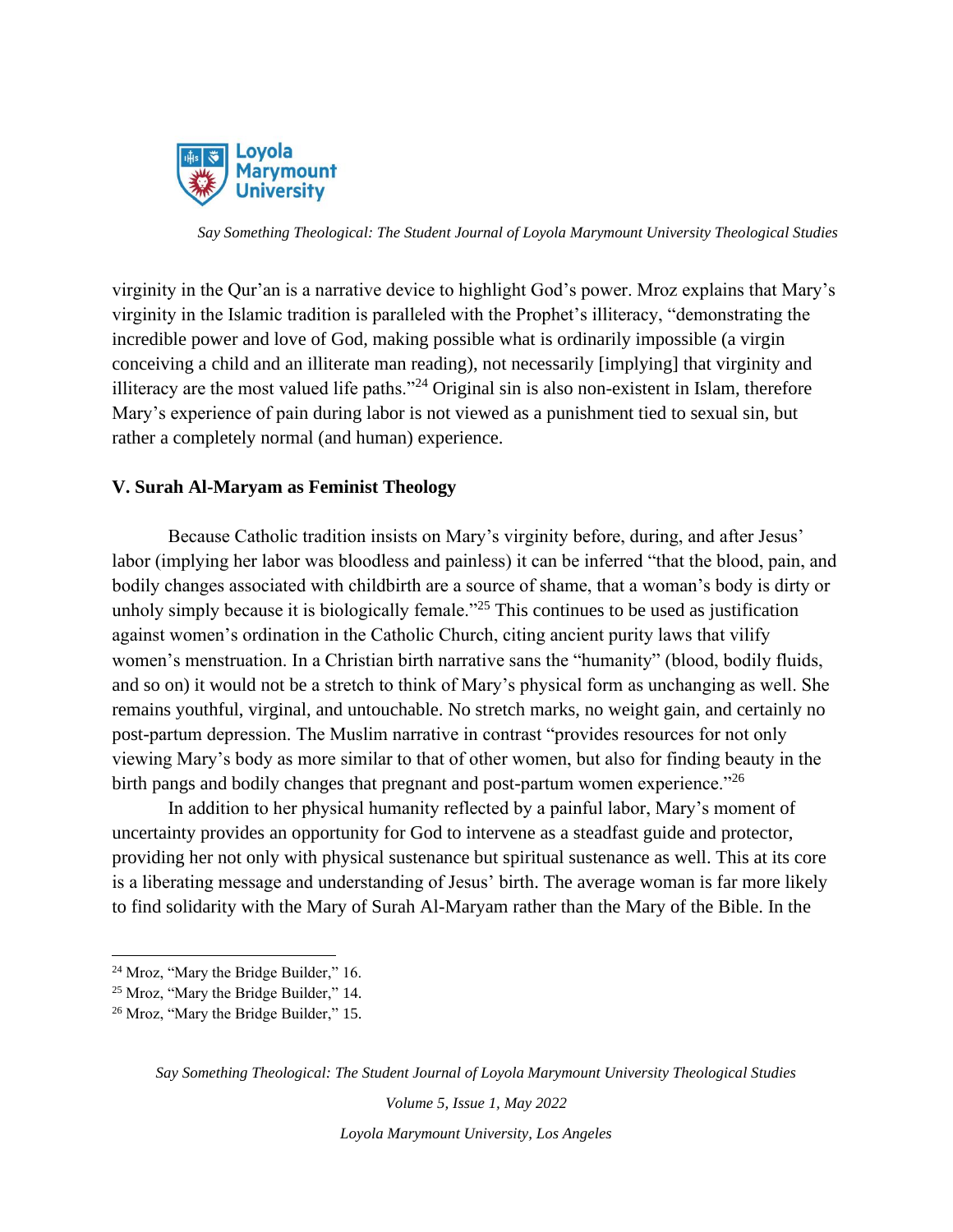

Islamic tradition, Mary is remarkably human and vulnerable even despite conceiving as a virgin. Not only can women relate to the physical experience of Mary's labor, but they can also relate to her expression of uncertainty. Despite the elevated status Mary enjoys in both traditions as Jesus' mother, this same respect is not often shared with the women of either tradition.

Mroz explains that "like the Catholic Church's ban on women's ordination, Muslim women are not allowed to act as an imam, or prayer leader, unless the congregation is all female. While cases vary depending on the mosque and the country, gender segregation is a prevalent reality in Muslim prayer services."<sup>27</sup> As the holiest woman to exist in Islam and as the mother of God in Christianity, Mary's virginity is used as a standard for both Muslim and Christian women. The continued romanticization of her virginity on a cultural level by both traditions places emphasis on a woman's purity over their personhood. This is evident in several Christian fundamentalist practices such as abstinence rings, abstinence pledges, and purity balls. In Muslim countries, this can also be seen in surgeries to repair one's hymen prior to marriage, honor killings that occur when a woman is sexually assaulted and "defiled" by her rapist, and other horrific examples of violence against women.

Women also continue to be pushed away from roles of authority and power. Ammar and Gray note that out of 142 countries ranked by the Global Gender Gap Index 2014, "the five countries with the largest gender gaps were Muslim majority countries."<sup>28</sup> Women earn less than men for the same jobs, are subject to discriminatory laws, and are often the lowest paid within the workforce. They continue by saying, "the inconsistencies in the conditions and non‐religious factors influencing Muslim majority countries make it hard to present a generalized picture of the status of women as solely influenced by Islam."<sup>29</sup> Much of this inequality is cultural, as "Islam rightly understood reflects a philosophy of enlightenment and egalitarianism… unsavory

*Say Something Theological: The Student Journal of Loyola Marymount University Theological Studies*

*Volume 5, Issue 1, May 2022*

<sup>27</sup> Mroz, "Mary the Bridge Builder," 12.

<sup>28</sup> Nawal Ammar and Allison Gray, "Islamic Environmental Teachings: Compatible with Ecofeminism?," in *The Wiley Blackwell Companion to Religion and Ecology,* ed. John Hart (Hoboken: John Wiley & Sons Ltd., 2017), 308. <sup>29</sup> Ammar and Gray, "Islamic Environmental Teachings," 309.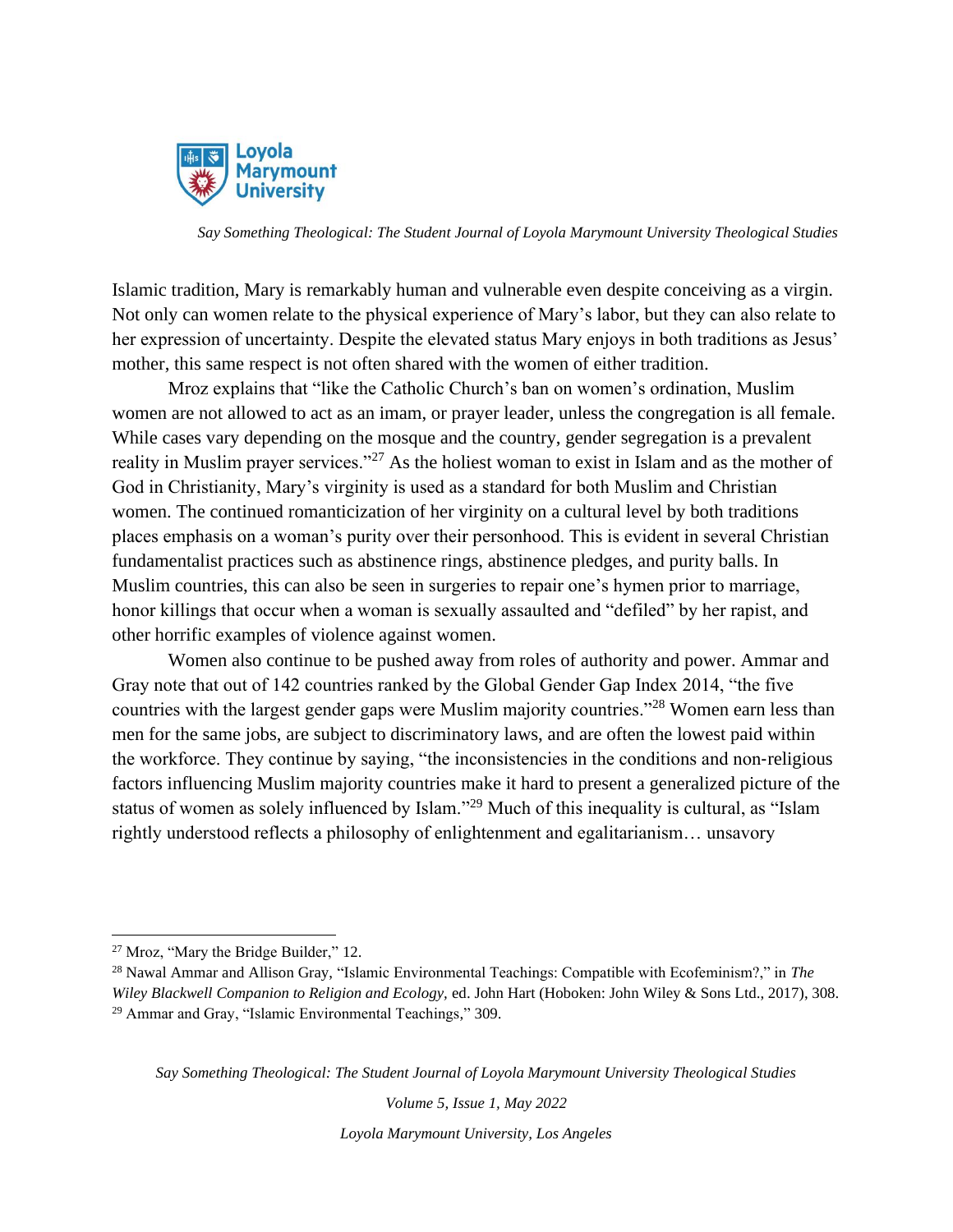

practices relegating women to second-class citizenship are not intrinsic to true Islamic values or to the Shari'a<sup>30</sup> and never were."<sup>31</sup>

The patriarchy is the source of this continued oppression, and this association of virginity with a woman's value is a harmful narrative that continues to be perpetuated by both Catholic and Muslim traditions. Regardless of the theological interpretations surrounding Mary's virginity, both faiths ultimately do not "walk the talk." Instead, Catholic tradition demands women choose between an uncompromising dichotomy of celibacy or motherhood within marriage. Despite Mary's humanness in Surah Al-Maryam, Muslim tradition also continues to demand an impossible expectation of "physical" virginal purity from women<sup>32</sup>. Mroz notes that, "Women who do not meet the standards of "ideal womanhood" are often neglected, forgotten, and condemned; the divorced, the single mothers, the women who cannot or do not want to bear children, lesbians, the disabled, the survivors of rape and abuse, the poor and exploited."<sup>33</sup> In the Qur'an, Mary is just that: a single mother who is persecuted by her community for the "shame" she has chosen. She is a young, unwed teenager in a time when women were considered the property of men. Still, Mary persists. In Surah Al-Maryam, her exclamation of fear and doubt is not a reflection of her dismissal of God's plan, but rather a fear of the societal standards that others seek to crucify her with. This narrative is inherently liberative in nature, proving again and again that God is with the oppressed and the marginalized, and that they make the impossible happen by only murmuring "Be."<sup>34</sup>

<sup>33</sup> Mroz, "Mary the Bridge Builder," 17.

*Say Something Theological: The Student Journal of Loyola Marymount University Theological Studies*

*Volume 5, Issue 1, May 2022*

<sup>&</sup>lt;sup>30</sup> Shari'a Law is Muslim religious law which has influenced portions of Islamic tradition.

<sup>31</sup> Sherin Saadallah, "Muslim Feminism in the Third Wave: A Reflective Inquiry," in *Third Wave Feminism: A Critical Exploration*, ed. Stacy Gillis, Gillian Howie, and Rebecca Munford (New York: Palgrave Macmillan, 2004), 221.

 $32$  Virginity is a social construct and not tied to the presence/absence of a hymen. Therefore, the necessity to provide physical evidence of one's virginity is a patriarchal standard in its entirety.

<sup>34</sup> "Maryam (Mary) submitted: 'O my Lord, how shall I have a son when no man has ever touched me?' He said: 'Just as Allah creates what He pleases.' When He decides (to do) some work, He just gives it the command 'Be', and it becomes." (Qur'an 3:47)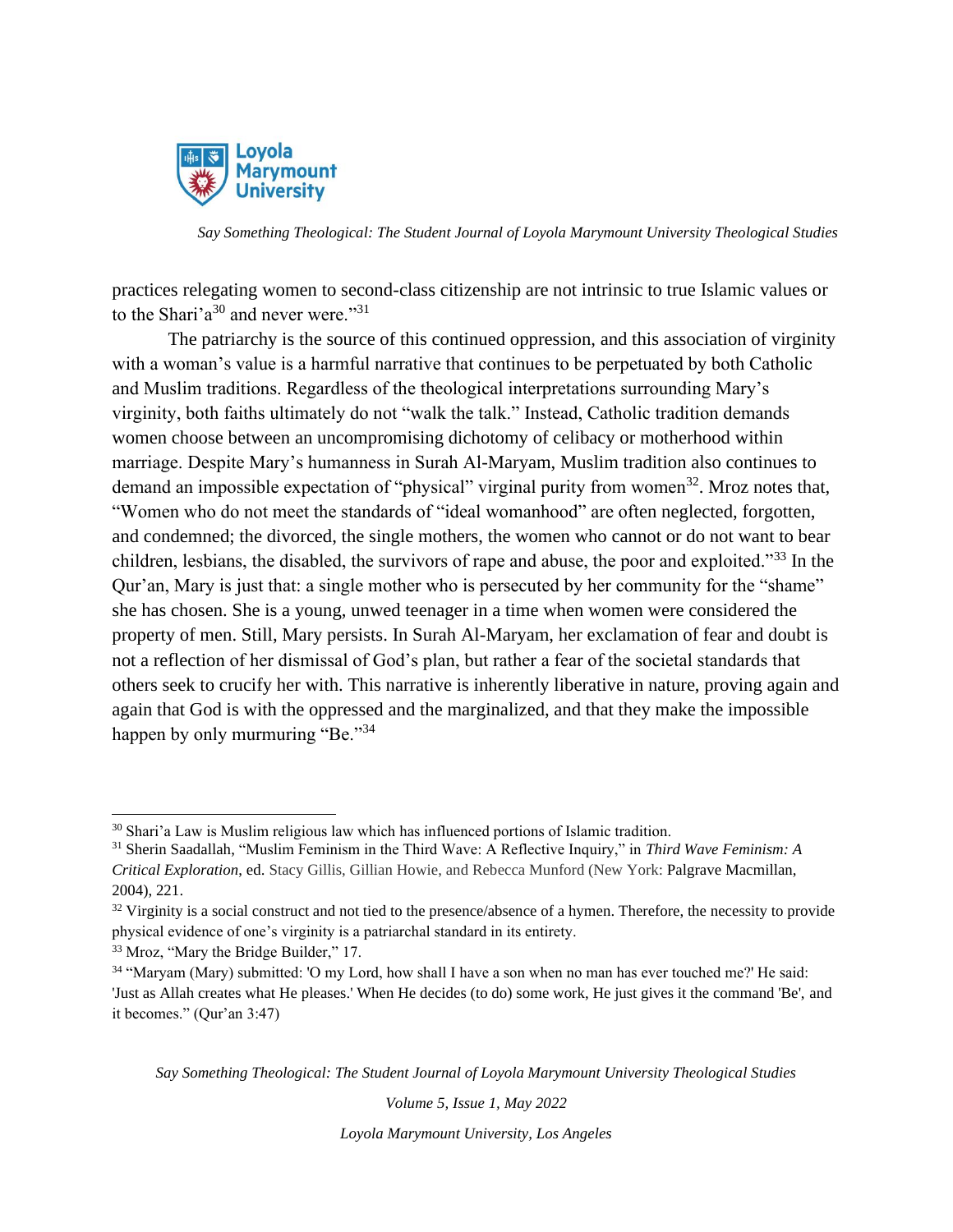

#### **VI. Conclusions**

This paper attempts to highlight the feminist themes of Jesus' birth in Surah Al-Maryam. In contrast to the narratives of the Gospels, Surah Al-Maryam is liberative not only for humanity, but especially for women. The Mary of the Qur'an is independent, human, and most importantly daring; In a society where all odds are against her, her pregnancy and birth are a liberating example of God's power and love for the vulnerable. In this case, the marginalized persons in need of liberation are women who suffer within the confines of the patriarchy. Both Catholicism and Islam elevate Mary's status among women, expressing her superiority over all the rest. But while Catholic tradition elevates her to the mother of a god, an impossible standard that sterilizes the most dangerous experience a woman will ever endure, Muslim tradition offers a different understanding. In the Qur'an, it is Mary's courage and not her virginity that are most worthy of our awe.

## **Bibliography**

- Ammar, Nawal and Allison Gray. "Islamic Environmental Teachings: Compatible with Ecofeminism?" In *The Wiley Blackwell Companion to Religion and Ecology,* edited by John Hart, 301-314. Hoboken: John Wiley & Sons Ltd., 2017.
- Kuschel, Karl-Josef. *Christmas and the Qur'an*. London: Gingko, 2017. doi:10.2307/j.ctv5vddnz.
- Mroz, Kathleen. "Mary the Bridge Builder: Rethinking Patriarchal Portrayals of Mary in Islam and Christianity." *Journal of South Asian and Middle Eastern Studies* 42, no. 3 (2019): 1- 19.<https://www.jstor.org/stable/10.33428/jsoutasiamiddeas.42.3.0001.>
- Roberts, Kyle. *A Complicated Pregnancy: Whether Mary Was a Virgin and Why It Matters.*  Minneapolis: 1517 Media, 2017. doi:10.2307/j.ctt1tm7gp2.

*Say Something Theological: The Student Journal of Loyola Marymount University Theological Studies*